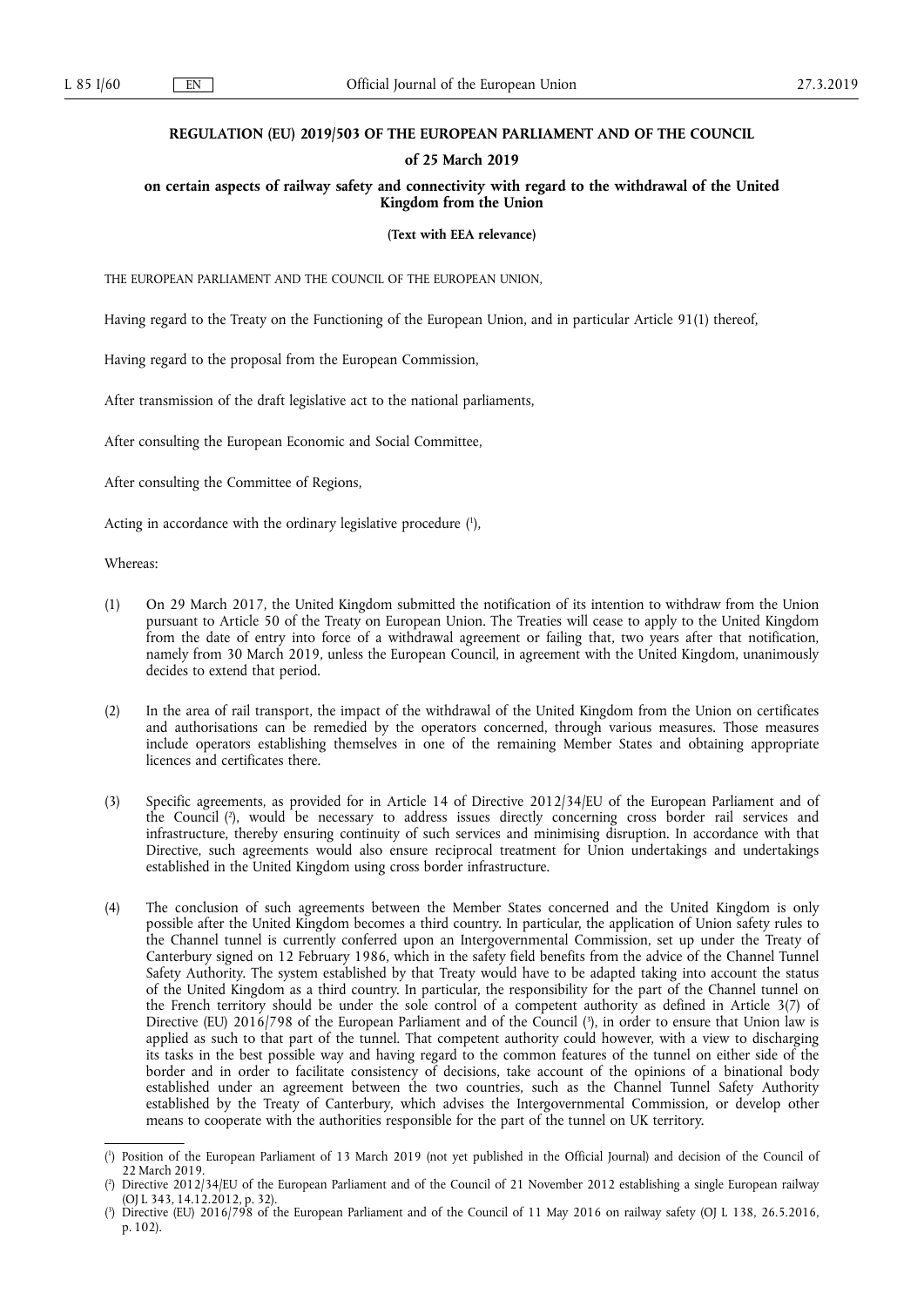- (5) The measures in this Regulation are conditional on safety standards and procedures, requirements for access to operating as a railway undertaking, and requirements for driving a train, which are identical to Union requirements being applied to the infrastructure which is used for the purposes of ensuring cross-border rail connectivity with the United Kingdom as well as to undertakings operating and drivers driving trains on that infrastructure.
- (6) In order to allow parties concerned to enter into the necessary agreements and to take any other measures required to avoid disruptions, taking into account the status of the United Kingdom as a third country, it is necessary to extend the validity of certain certificates, authorisations and licences.
- (7) The duration of such extension of the validity of certificates, authorisations and licences should be limited in time to what is strictly necessary in order to enable the Members States concerned to take those necessary steps, in accordance with the provisions set out in Directive 2004/49/EC of the European Parliament and of the Council (<sup>4</sup>), Directive 2007/59/EC of the European Parliament and of the Council (<sup>5</sup>) and Directive 2012/34/EU.
- (8) To avoid major disruption of the cross- border rail services with the United Kingdom, it is also essential that the rail operators and the national authorities take the required measures speedily to ensure that certificates, authorisations and licences falling under this Regulation are issued in good time before this Regulation ceases to apply, and that other certificates, autorisations and licences required to operate on Union territory are issued before the date of the United Kingdom's withdrawal.
- (9) In order to ensure uniform conditions for the implementation of this Regulation, implementing powers should be conferred on the Commission as regards the withdrawal of the benefit conferred on holders of the certificates, authorisations and licences, where compliance with the Union requirements is not ensured. Those powers should be exercised in accordance with Regulation (EU) No 182/2011 of the European Parliament and of the Council ( 6 ). The examination procedure should be used for the adoption of those measures, given their potential impact on railway safety. The Commission should adopt immediately applicable implementing acts where, in duly justified cases, imperative grounds of urgency so require.
- (10) In view of the urgency entailed by the withdrawal of the United Kingdom from the Union, it is appropriate to provide for an exception to the eight-week period referred to in Article 4 of Protocol No 1 on the role of national Parliaments in the Union, annexed to the Treaty on European Union, to the Treaty on the Functioning of the European Union and the Treaty establishing the European Atomic Energy Community.
- (11) Since the objective of this Regulation, namely to lay down provisional measures on certain aspects of railway safety and connectivity with regard to the withdrawal of the United Kingdom from the Union, in the event of the absence of a withdrawal agreement, cannot be sufficiently achieved by the Member States but can rather, by reason of its scale and effects, be better achieved at Union level, the Union may adopt measures, in accordance with the principle of subsidiarity as set out in Article 5 of the Treaty on European Union. In accordance with the principle of proportionality as set out in that Article, this Regulation does not go beyond what is necessary in order to achieve that objective.
- (12) The provisions of this Regulation should enter into force as a matter of urgency and should apply from the day following that on which the Treaties cease to apply to the United Kingdom unless a withdrawal agreement concluded with the United Kingdom has entered into force by that date,

HAVE ADOPTED THIS REGULATION:

#### *Article 1*

#### **Subject matter and scope**

1. This Regulation lays down specific provisions, in view of the withdrawal of the United Kingdom of Great Britain and Northern Ireland ('the United Kingdom') from the European Union, for certain safety certificates and safety authorisations issued under Directive 2004/49/EC, certain licences of train drivers issued under Directive 2007/59/EC and certain licences of railways undertakings issued under Directive 2012/34/EU.

<sup>(</sup> 4 ) Directive 2004/49/EC of the European Parliament and of the Council of 29 April 2004 on safety on the Community's railways and amending Council Directive 95/18/EC on the licensing of railway undertakings and Directive 2001/14/EC on the allocation of railway infrastructure capacity and the levying of charges for the use of railway infrastructure and safety certification (OJ L 164, 30.4.2004, p. 44).

<sup>(</sup> 5 ) Directive 2007/59/EC of the European Parliament and of the Council of 23 October 2007 on the certification of train drivers operating locomotives and trains on the railway system in the Community (OJ L 315, 3.12.2007, p. 51).

<sup>(</sup> 6 ) Regulation (EU) No 182/2011 of the European Parliament and of the Council of 16 February 2011 laying down the rules and general principles concerning mechanisms for control by Member States of the Commission's exercise of implementing powers (OJ L 55, 28.2.2011, p. 13).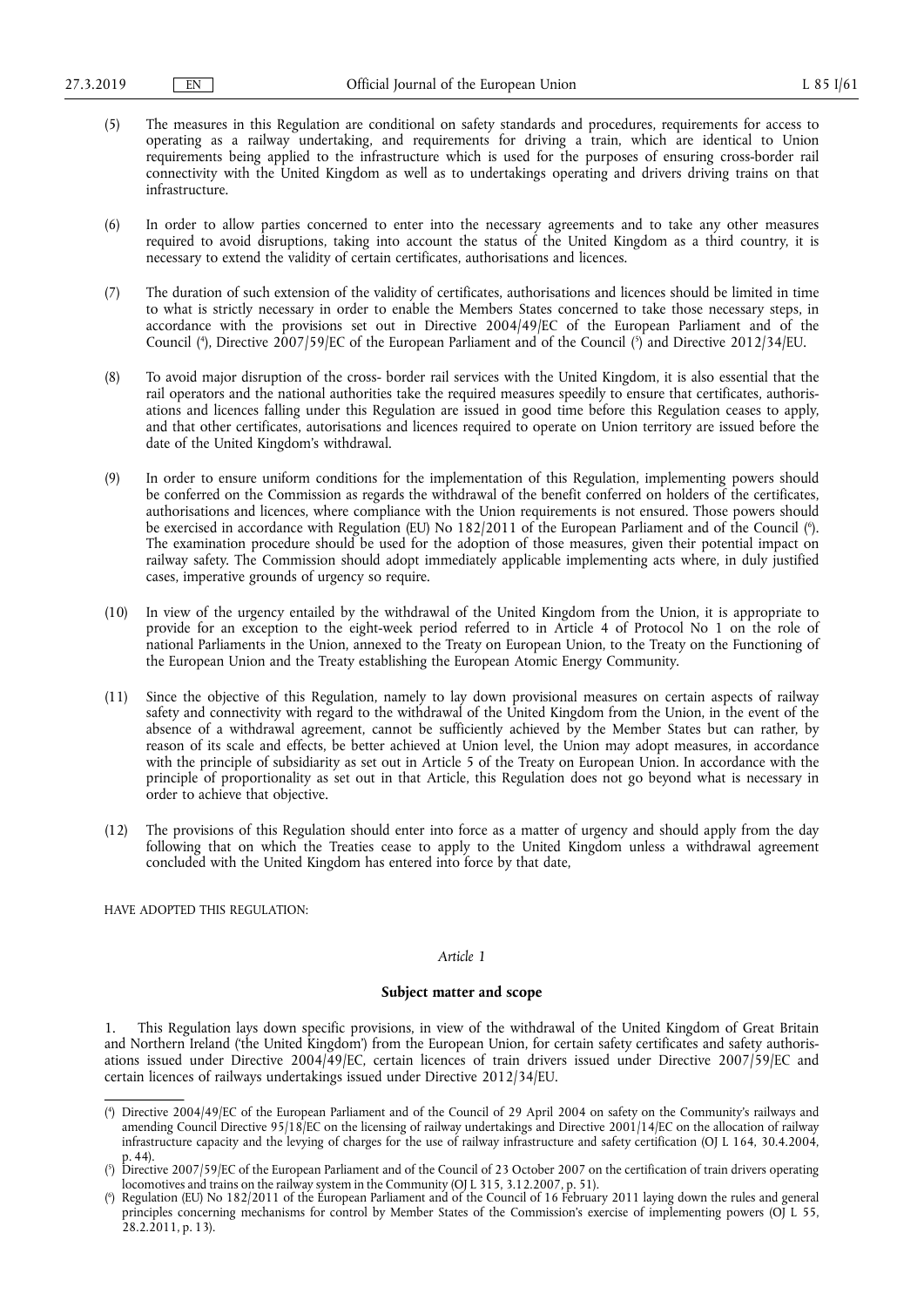2. This Regulation shall apply to the following certificates, authorisations and licences which are valid on the day preceding the date of application of this Regulation:

- (a) safety authorisations issued under Article 11 of Directive 2004/49/EC to infrastructure managers for the management and operation of cross-border infrastructure linking the Union and the United Kingdom;
- (b) safety certificates issued under Article 10 of Directive 2004/49/EC to railway undertakings established in the United Kingdom;
- (c) licences issued under Chapter III of Directive 2012/34/EU to railway undertakings established in the United Kingdom;
- (d) licences of train drivers issued under the procedure referred to in Article 14 of Directive 2007/59/EC.

# *Article 2*

## **Definitions**

For the purposes of this Regulation, the relevant definitions in Directives 2004/49/EC, 2007/59/EC and 2012/34/EU and in the implementing acts adopted under those Directives shall apply. For the purposes of this Regulation, the relevant definitions in Directive (EU) 2016/798 and in any delegated and implementing acts adopted under that Directive shall apply from the date on which that Directive becomes applicable to the authorisations and certificates referred to in points (a) and (b) of Article 1(2).

## *Article 3*

#### **Validity of safety authorisations, safety certificates, operating licences and train drivers licences**

1. The safety authorisations referred to in point (a) of Article 1(2) and the safety certificates referred to in point (b) of Article 1(2) shall remain valid for nine months from the date of application of this Regulation. Safety certificates referred to in point (b) of Article 1(2) shall be valid only for the purpose of reaching the border crossing stations and terminals referred to in the Annex to this Regulation from the United Kingdom or departing from those stations and terminals to the United Kingdom.

2. The licences referred to in point (c) of Article 1(2) shall remain valid for nine months from the date of application of this Regulation. By derogation from Article 23(1) of Directive 2012/34/EU, those licences shall be valid only on the territory situated between the border-crossing stations and terminals referred to in the Annex to this Regulation and the United Kingdom.

The licences referred to in point (d) of Article 1(2) shall remain valid for nine months from the date of application of this Regulation for train drivers while operating on the territory situated between the border-crossing stations and terminals referred to in the Annex to this Regulation and the United Kingdom.

## *Article 4*

# **Rules and obligations regarding safety certificates, safety authorisations and licences**

Safety certificates, safety authorisations and licences governed by Article 3 of this Regulation are subject to the rules applicable to them in accordance with Directive 2004/49/EC, Directive (EU) 2016/798 from the date it becomes applicable to those authorisations, Directive 2012/34/EU and Directive 2007/59/EC, and in accordance with the implementing and delegated acts adopted under those Directives.

2. The holders of safety certificates, safety authorisations and licences referred to in Article 1(2), and, as appropriate, the authority issuing them when different from the National Safety Authority in whose territory the infrastructure is situated in the Union respectively under whose competence the border-crossing stations and terminals listed in the Annex falls shall cooperate with that National Safety Authority and deliver to it all relevant information and documents.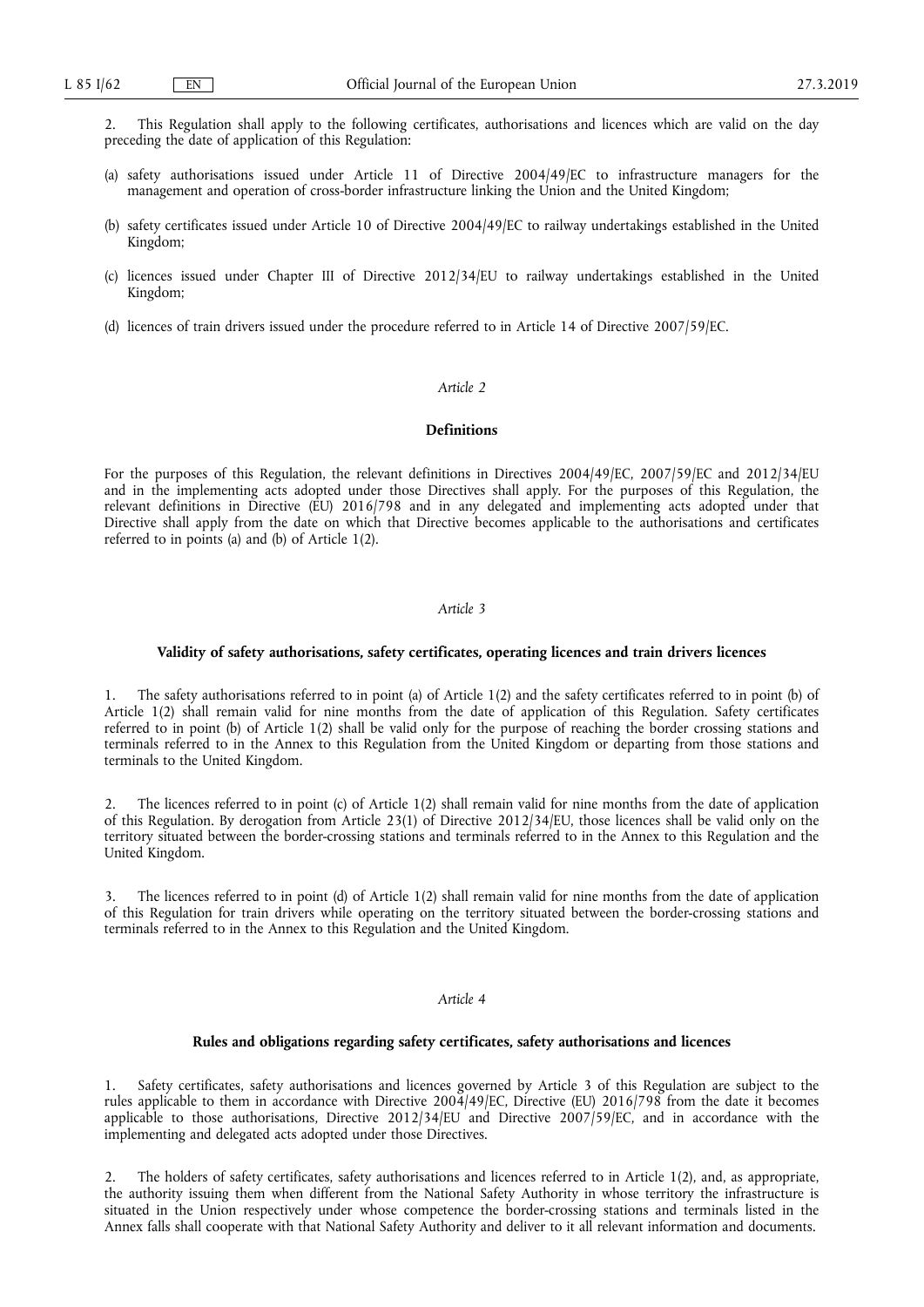3. Where information or documents have not been delivered within the time limits set in requests made by the National Safety Authority referred to in paragraph 2 of this Article, the Commission may, upon notification by the National Safety Authority, adopt implementing acts to withdraw the benefit conferred on the holder pursuant to Article 3. Those implementig acts shall be adopted in accordance with examination procedure referred to in Article 7(2).

4. Holders of safety certificates, safety authorisations and licences referred to in points (a), (b) and (d) of Article 1(2) of this Regulation shall inform without delay the Commission and the European Union Agency for Railways of any actions by other competent safety authorities, which may conflict with their obligations under this Regulation, Directive 2004/49/EC, Directive 2007/59/EC or Directive (EU) 2016/798.

Holders of licences referred to in point (c) of Article 1(2) shall inform without delay the Commission of any actions by other competent authorities which may conflict with their obligations under this Regulation or under Directive 2012/34/EU.

5. Before withdrawing the benefits conferred pursuant to Article 3 the Commission shall in due time inform the National Safety Authority referred to in paragraph 2 of this Article, the authority having issued the safety certificates, safety authorisations and licences referred to in Article 1(2), and the holders of such certificates, authorisations and licences of its intention to proceed to such withdrawal and shall provide them with the opportunity to make their views known.

6. As regards the licences referred to in point (c) of Article 1(2), for the purposes of paragraphs (1) to (5) of this Article, references to a National Safety Authority shall be understood as references to a licencing authority defined in point (15) of Article 3 of Directive 2012/34/EU.

#### *Article 5*

#### **Monitoring compliance with Union law**

1. The National Safety Authority referred to in Article 4(2) shall monitor the railway safety standards applied to railway undertakings established in the United Kingdom using the cross-border infrastructure referred to in point (a) of Article 1(2), and applied to that cross-border infrastructure. In addition, the National Safety Authority shall check that infrastructure managers comply with the safety requirements set out in Union law and that the train drivers operating on the territory under its jurisdiction fulfil the requirements set out in the relevant provisions of Union law. The National Safety Authority shall provide the Commission and the European Union Agency for Railways with reports on this matter, which shall be accompanied, where appropriate, with a recommendation for the Commission to act in accordance with paragraph 2 of this Article.

The licencing authority referred to in Article 4(2) and (6) of this Regulation shall monitor whether the requirements of Articles 19 to 22 of Directive 2012/34/EU continue to be met in relation to railway undertakings licenced by the United Kingdom referred to in point (c) of Article 1(2) of this Regulation.

2. Where the Commission has justified doubts that the safety standards applied to the operation of cross-border railway services or infrastructure falling within the scope of this Regulation or the part of the same infrastructure that is situated in the United Kingdom are in line with the relevant provisions of Union law, it shall without undue delay, adopt implementing acts to withdraw the benefit conferred on the holder pursuant to Article 3. Those implementing acts shall be adopted in accordance with the examination procedure referred to in Article 7(2). This shall apply mutatis mutandis where the Commission has justified doubts in respect of the application of requirements for obtaining a licence as a railway undertaking or for driving a train.

3. For the purposes of paragraph 1 of this Article, the National Safety Authority or the licensing auhority referred to in Article 4(2) and (6), respectively, may request information from the relevant competent authorities, setting a reasonable time limit. Where those relevant competent authorities do not provide the information requested within the established time limit, or provide incomplete information, the Commission may, upon notification of the National Safety Authority or licensing auhority referred to in Article 4(2) and (6) as appropriate, adopt implementing acts adopted to withdraw the benefit conferred on the holder pursuant to Article 3.Those implementing acts shall be adopted in accordance with the examination procedure referred to in Article 7(2).

4. Before withdrawing the benefits conferred pursuant to Article 3, the Commission shall in due time inform the National Safety Authority referred to in Article  $4(2)$ , the authority having issued the safety certificates, safety authorisations and licences referred to in Article 1(2), the holders of such certificates, authorisations and licences as well as the National Safety Authority and the licensing auhority of the United Kingdom of its intention to proceed to such withdrawal and provide them with the opportunity to make their views known.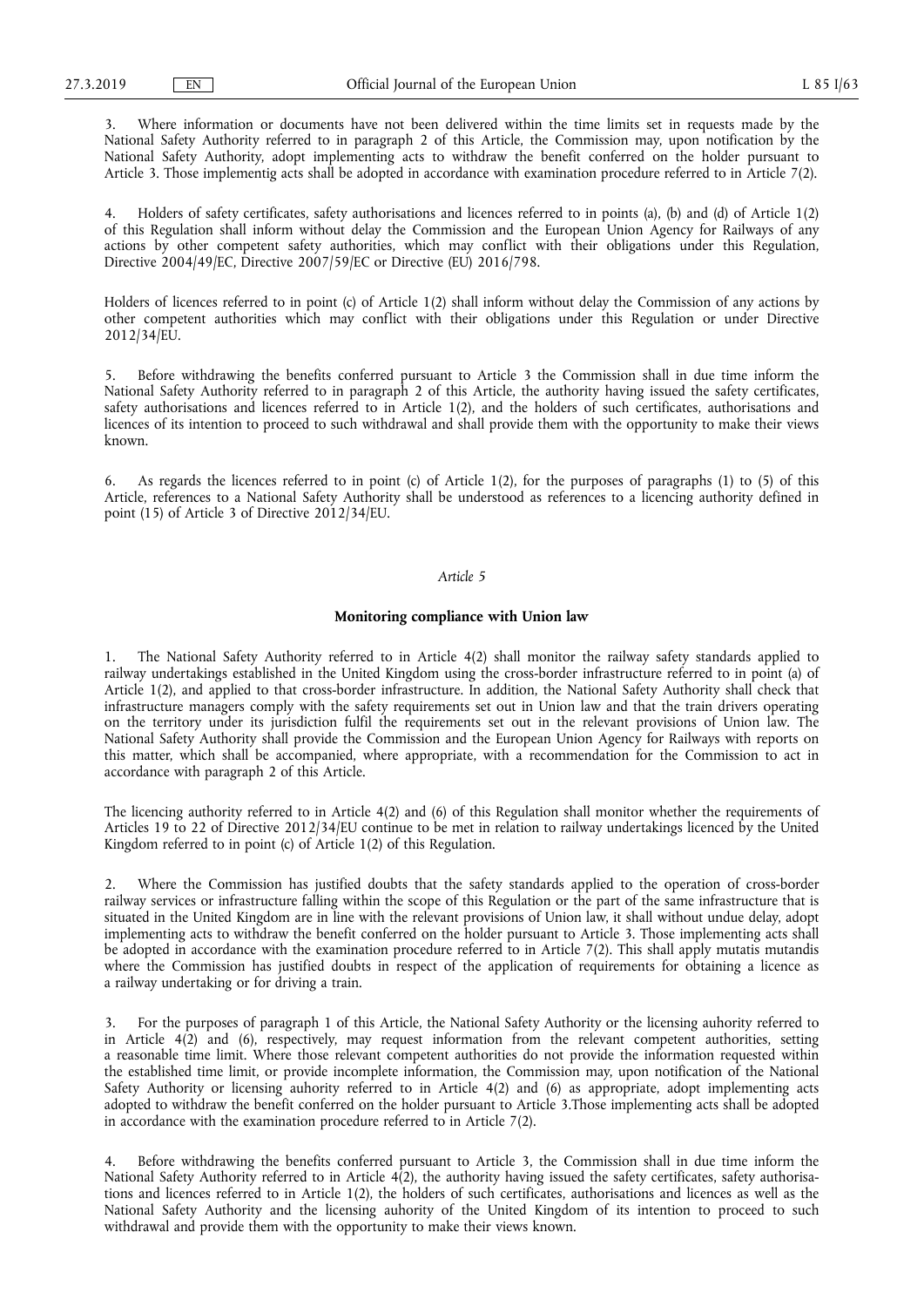#### *Article 6*

# **Consultation and cooperation**

1. The competent authorities of the Member States shall consult and cooperate with the competent authorities of the United Kingdom as necessary in order to ensure the implementation of this Regulation.

2. Member States shall, upon request, provide the Commission without undue delay any information obtained pursuant to paragraph 1 or any other information relevant for the implementation of this Regulation.

# *Article 7*

#### **Committee**

1. The Commission shall be assisted by the committee referred to in Article 51 of Directive (EU) 2016/797 of the Parliament and the Council (') and by the committee referred to in Article 62 of Directive 2012/34/EU. Those committees shall be committees within the meaning of Regulation (EU) No 182/2011.

2. Where reference is made to this paragraph, Article 8 of Regulation (EU) No 182/2011, in conjunction with Article 5 thereof, shall apply.

# *Article 8*

## **Entry into force and application**

1. This Regulation shall enter into force on the day following that of its publication in the *Official Journal of the European Union*.

2. It shall apply from the day following that on which the Treaties cease to apply to the United Kingdom pursuant to Article 50(3) of the Treaty on European Union.

3. This Regulation shall not apply if a withdrawal agreement concluded with the United Kingdom in accordance with Article 50(2) of the Treaty on European Union has entered into force by the date referred to in paragraph 2.

4. This Regulation shall cease to apply nine months from the day on which it has become applicable in accordance with paragraph 2.

This Regulation shall be binding in its entirety and directly applicable in all Member States.

Done at Strasbourg, 25 March 2019.

*For the European Parliament The President*  A. TAJANI

*For the Council The President*  G. CIAMBA

<sup>(</sup> 7 ) Directive (EU) 2016/797 of the European Parliament and of the Council of 11 May 2016 on the interoperability of the rail system within the European Union (OJ L 138, 26.5.2016, p. 44).